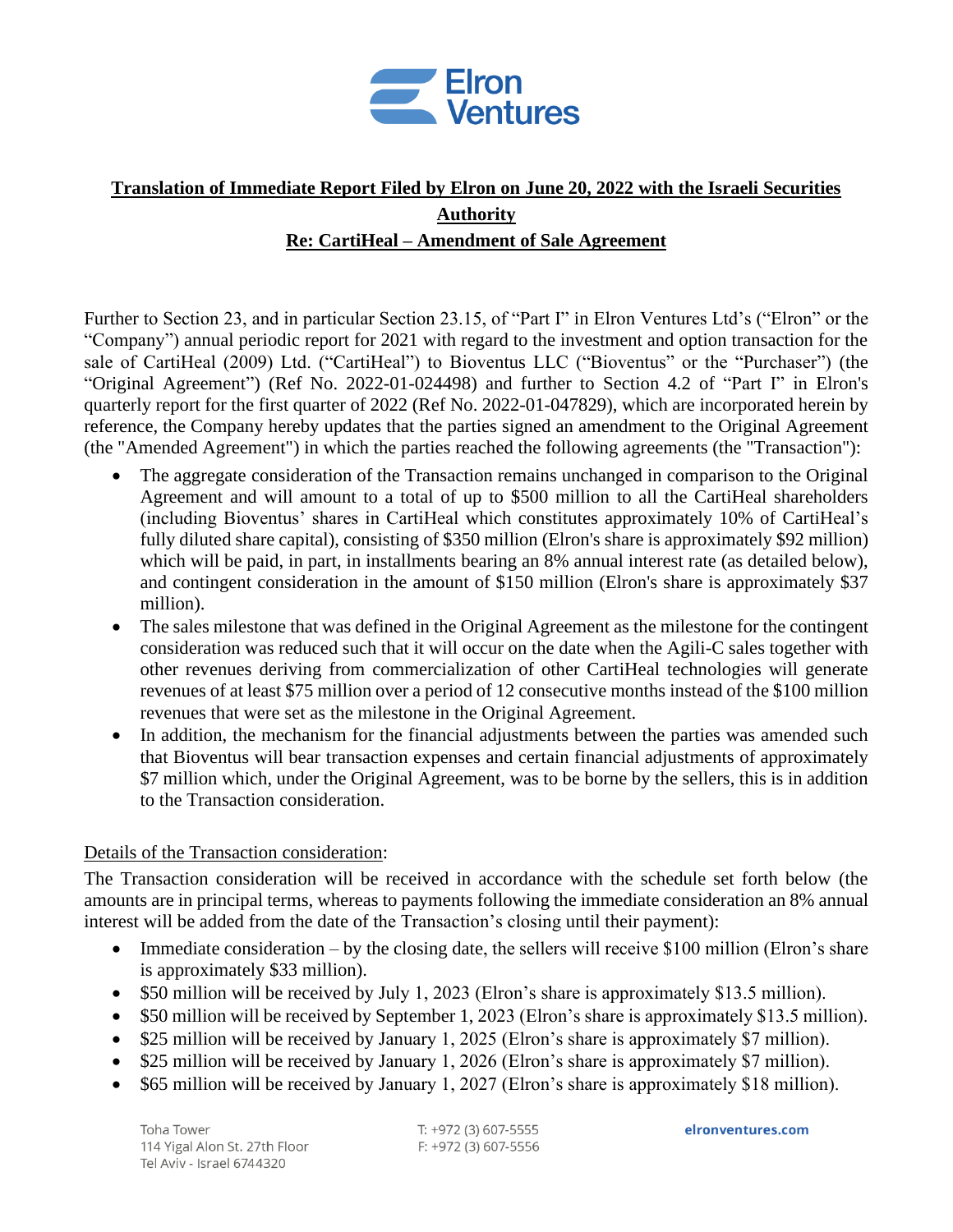

Interest at the rate of 8% per year will be added to the aforementioned unpaid sums and will be paid once a year on the unpaid balance of the consideration

Pursuant to the Amended Agreement, there is a possibility of making prepayments of said payments, subject to CartiHeal's compliance with its operating plan, which includes, inter alia, the advancement of the processes required to obtain an insurance reimbursement code, the receipt of the code and the performance of commercial implants in patients.

In addition to the aforementioned payments which are not contingent, the sellers are entitled to contingent consideration of \$150 million as stated above (Elron's share of the contingent consideration is approximately \$37 million).

## **Collateral**

In order to secure the Transaction consideration, a first ranking fixed lien will be registered in favor of the sellers, on CartiHeal's shares and its intellectual property rights (IP) and a first ranking floating lien will be registered on all CartiHeal's assets until completion of the consideration. Delay or breach of any payment of the Transaction payments will cause the entire unpaid consideration to become immediately due and payable and will entitle the sellers to all the remedies under the Agreement including the return of CartiHeal shares to the sellers (for this purpose, the CartiHeal shares will be deposited with an escrow agent until completion of the consideration) and/or the realization of the abovementioned liens.

## **Additional Terms**

The Purchaser undertook to continue to maintain CartiHeal as a separate operational and legal entity at least until the completion of the entire non-contingent consideration. This includes the Purchaser's commitment to invest a minimum of \$20 million in CartiHeal and the Purchaser also undertook to continue to employ most of CartiHeal's key employees until completion of the entire non-contingent consideration. In addition, the sellers are entitled to appoint an observer on their behalf to the board of directors of Bioventus and CartiHeal.

Pursuant to the Transaction, the Purchaser is entitled to certain indemnities from the sellers in connection with the Transaction, as is customary in such transactions but unlike the Original Agreement, the sellers will not make a deposit in escrow to secure these indemnities.

The \$50 million escrow deposit, which the Purchaser deposited pursuant to the Original Agreement to secure completion of the Transaction, was released from escrow at the time of signing on the Amended Agreement and will be distributed to the sellers, as part of the immediate consideration. To the extent that the Transaction will not be completed for any reason, such amount will be transferred, as compensation, to CartiHeal and its shareholders (out of this sum, \$20 million will be transferred to CartiHeal, and \$30 million will be transferred to CartiHeal's shareholders). In addition, all CartiHeal shares held by Bioventus will be forfeited and the parties will not have any further assertion or claim in connection with the Transaction or its cancellation.

Toha Tower 114 Yigal Alon St. 27th Floor Tel Aviv - Israel 6744320

T: +972 (3) 607-5555 F: +972 (3) 607-5556 elronventures.com